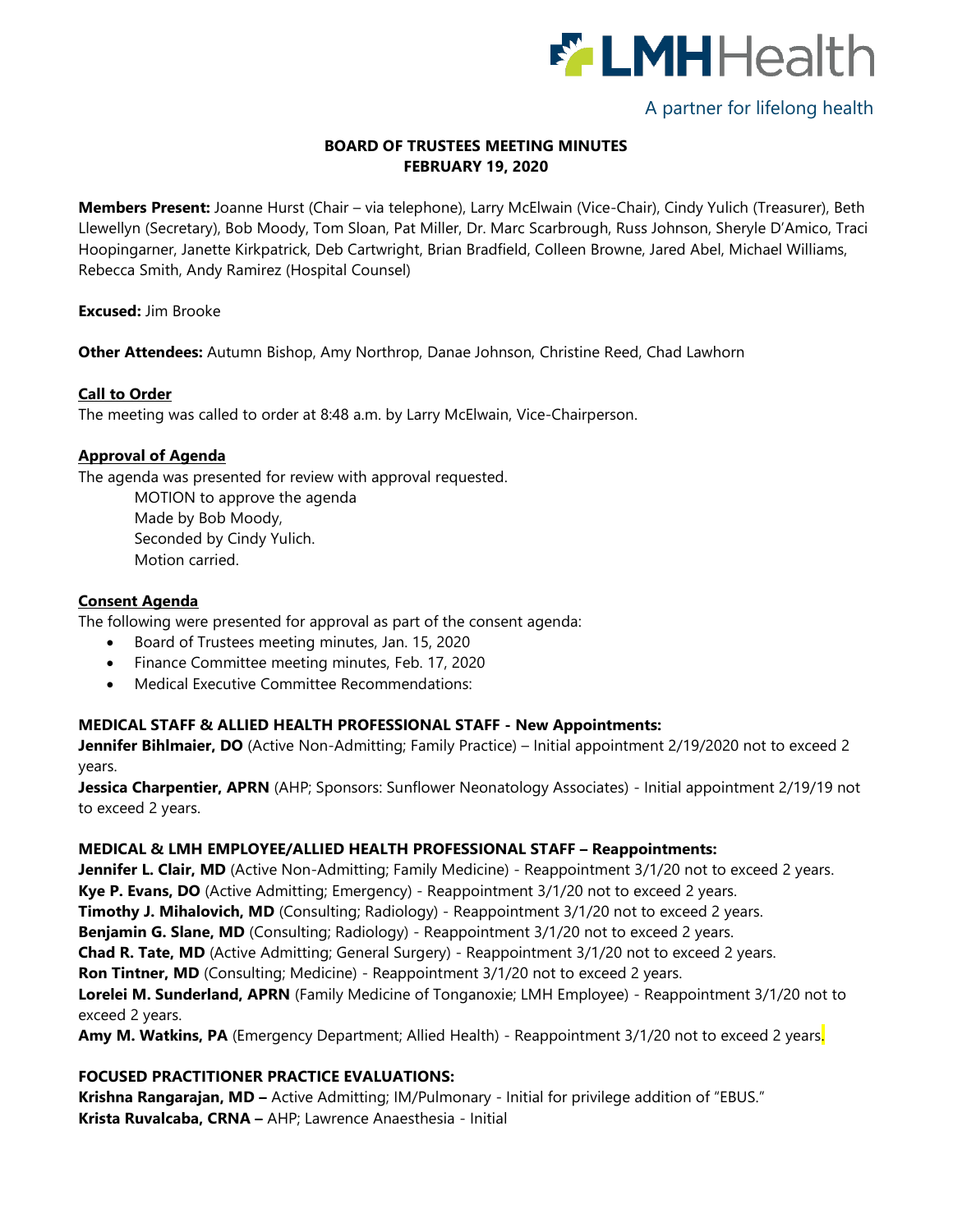

### **PRIVILEGE &/or STATUS CHANGES & RESIGNATIONS:**

**Joan Brunfeldt, MD** – Active Admitting; Internal Medicine – Requests resignation effective 1/1/2020. **Blake Conklin, DO –** Active Admitting; General Surgery – Requests privilege deletion of "conscious sedation." **Daniel Connelly, MD** – Consulting; Vascular Surgery – Requests leave of absence effective 1/24/2020. **Grace Jackson, MD –** Consulting; Tele-Psychiatry – Resignation effective 11/30/2109. **Beth Rundquist, MD** – Active Admitting; Pediatrics – Requests privilege additions of:

- 1. Umbilical Catheterization
- 2. Intubation for Meconium &/or Resuscitation
- 3. Attendance at Vaginal & Cesarean Deliveries

**Molly VanPetten, MD** – Active Admitting; Internal Medicine/Hospitalist – Resignation effective 1/13/2020. **Steven Weindling, MD** – Active Admitting; Pediatric Cardiology – Resignation effective 11/30/2019. **Ravi Yarlagadda, MD** – Active Admitting; Cardiology - Requests privilege addition of "cardiac ablation." **Katharine Yoler, MD** – Consulting; Tele-Radiology – Resignation effective 12/17/2019.

MOTION to approve the consent agenda Made by Bob Moody, Seconded by Cindy Yulich. Motion carried.

#### **Chairperson of the Board Report**

• No report.

### **Chief of Staff Report**

• No report.

### **CEO and Executive Team Report**

- **CEO Report:** Russ Johnson reported on the following:
	- 2020 Organizational Goals: The Senior Leadership team has developed goals for the Board's review. Currently, the Executive Compensation Committee is in the process of reviewing the proposed metrics. In March, the full Board will review and vote on the goals. Mr. Johnson gave an overview of what the Board should expect to see as priorities for 2020. These metrics will be used to measure performance for the Senior Leadership and Management teams as well as the organization as a whole.
	- o Lawrence Surgery Center negotiations: The parties are very close to coming to an agreement and the essential elements of the transaction should be completed by July 1, 2020.
	- o Financial Update: January's financials are starting to reflect the investments made in 2019.

#### **LMH Health Foundation Report**

- Rebecca Smith, LMHHF Executive Director, reported on the recent LMH Health Foundation Board meeting. The meeting topics included the following:
	- $\circ$  Annual meeting will be held on February 20<sup>th</sup>. Watkins Award winners will be honored. Recipients for the award are: Jan Breithaupt, Teresa Mulinazzi Kempf, Gary Sollars and Eleanor Woodyard.
	- o 2019 was another record fundraising year with \$4.2 million raised.
	- o More than 50 local non-profit organizations came together for PhilanthroSHE, a first-of-its-kind opportunity to celebrate women in philanthropy on the evening of January 29 at the Jayhawk Club. The collaborative event celebrated the role philanthropy plays in helping community organizations fulfill their vision—especially those working in the areas of health, wellness and vibrancy.